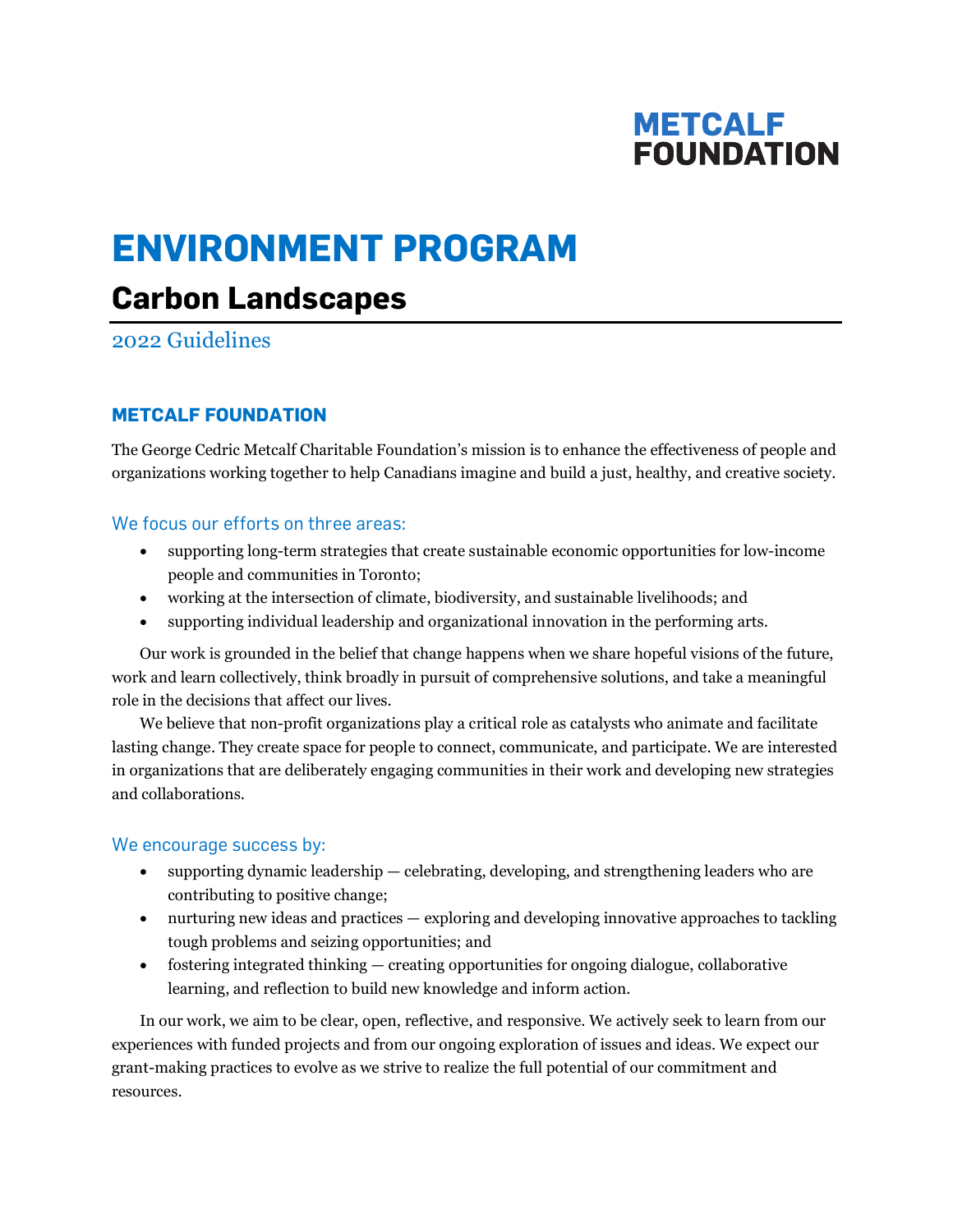## **ENVIRONMENT PROGRAM**

From forests to farmlands and grasslands to wetlands, Canada is home to globally significant ecosystems that sustain people and wildlife, and help to maintain a stable climate here on Earth. Two of the major societal challenges of our time – climate change and biodiversity loss – are interconnected and growing in scope, threatening these life-support systems.

Our Environment Program works at the intersection of climate, biodiversity, and sustainable livelihoods to bring about lasting, positive change for people and our planet.

## **CARBON LANDSCAPES**

Carbon Landscapes is tackling climate change and biodiversity loss with integrated solutions.

We support efforts to protect and conserve three ecosystems rich in biodiversity and carbon: **peatlands**, **grasslands**, and **old growth forests**. These ecosystems provide countless social, cultural, and environmental benefits to the many communities for whom these regions are home.

Collectively, we have an opportunity to reimagine how conservation is done in this country. As Canada strives to achieve its global commitment to protect and conserve 30% of lands and waters by 2030 (30x30), a central focus of this effort must be support for Indigenous-led conservation.

Our approach is:

- 1. Grounded in respect for Indigenous rights, culture, and traditions
- 2. Prioritizing Indigenous-led conservation
- 3. Informed by community knowledge and cutting-edge research
- 4. Strengthened by philanthropic partnerships and cross-sector collaboration
- 5. Agile by design

#### We have a **two-track funding strategy**:

#### 1. Research, Convening, and Outreach

Under this track we are funding research, convening, and outreach activities in support of:

- Indigenous-led conservation,
- Efforts to protect and conserve peatlands, grasslands, and old growth forests, *or*
- Strategies to achieve 30x30.

Funding is geared toward efforts at a **federal**, **provincial**, **and/or territorial scale**, rather than on-the-ground, locally-specific work. Examples of the type of work supported under this strategy include a mix of complementary and often combined activities, such as:

#### **Research**

Producing timely, well-researched, and accessible reports to inform the design of new strategies, policies, and programs.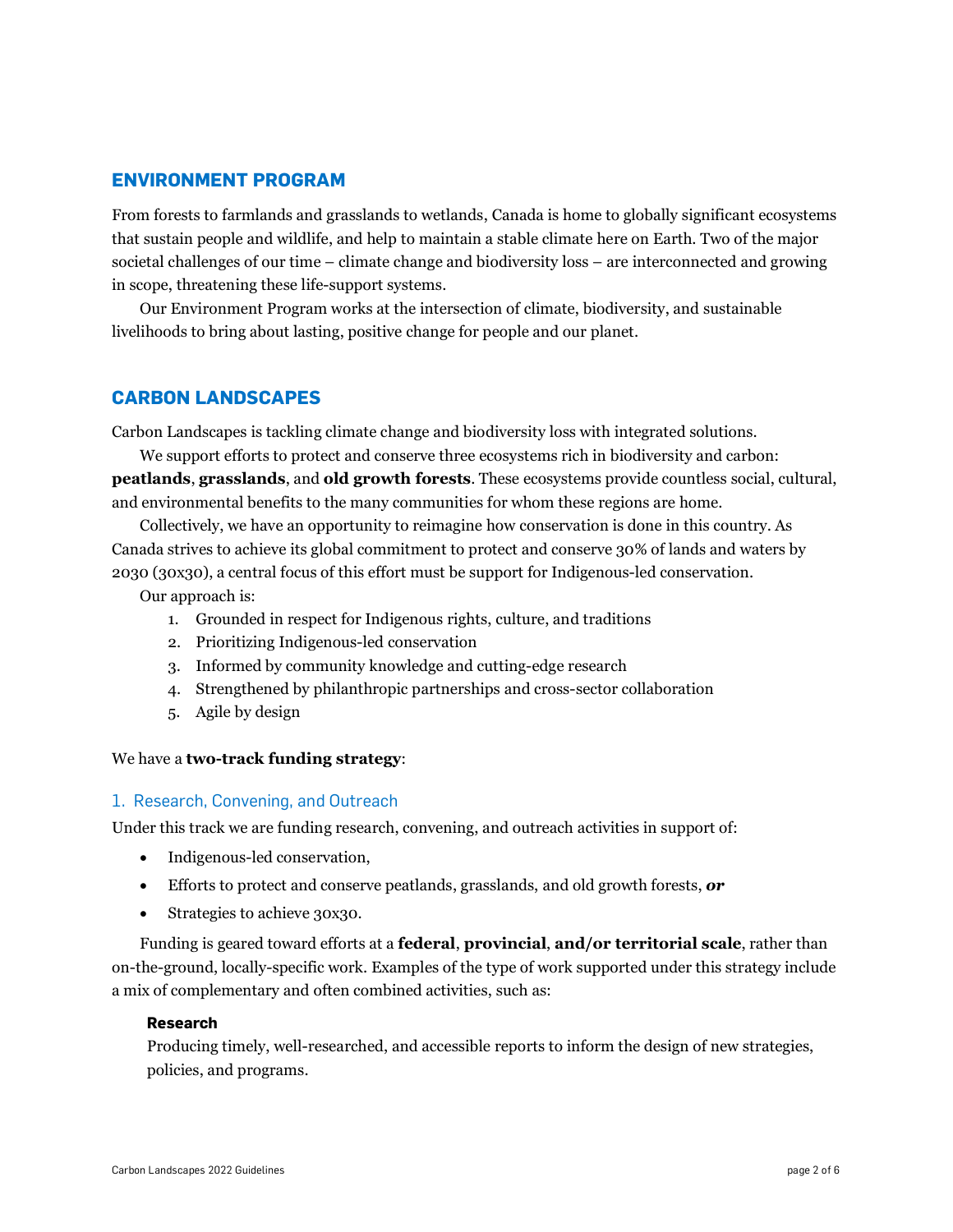#### **Convening**

Bringing together community leaders, non-governmental organizations, academics, industry, and government representatives to better link, coordinate, and advance cross-sector efforts.

#### **Outreach**

Communications efforts that strengthen public awareness, understanding, and support for specific policy goals or actions.

### 2. On-the-Ground Leadership

At present, our funding for on-the-ground leadership activities is largely focused on efforts to plan and establish Indigenous Protected and Conserved Areas in two major peatland regions: **Hudson Bay Lowlands** and the **Mackenzie River Basin**.

## **Eligibility**

Organizations may apply individually or in collaboration with others. Lead applicants must have a current, valid charitable registration from the Canada Revenue Agency.

## **Application Deadlines and Funding Decisions**

**Letter of Interest (LOI) Deadline**: Rolling intake until **September 15, 2022 at 2pm ET** Letters of Interest will be reviewed within three weeks of submission. Applicants will be notified within that timeframe regarding a decision on a full application invitation.

### **Full Application Deadline**: **October 27, 2022 at 2pm ET**

(invitation-only based on LOI stage)

Applications will be reviewed by the Foundation's Board and staff, assisted by external reviewers with relevant expertise and experience. Notifications of funding decisions will be sent out in December 2022.

The Foundation is unable to consider late or incomplete applications for funding. Electronic copies **must be received at the Foundation** by the time and date listed above.

## **\* Please Note \***

In advance of applying, prospective applicants are strongly encouraged to contact Metcalf's Environment Program Director, Andre Vallillee, to discuss their proposal ideas: avallillee@metcalffoundation.com. Based on past experience, these pre-submission conversations with foundation staff can help to clarify program funding parameters and avoid unnecessary work on the applicant's end.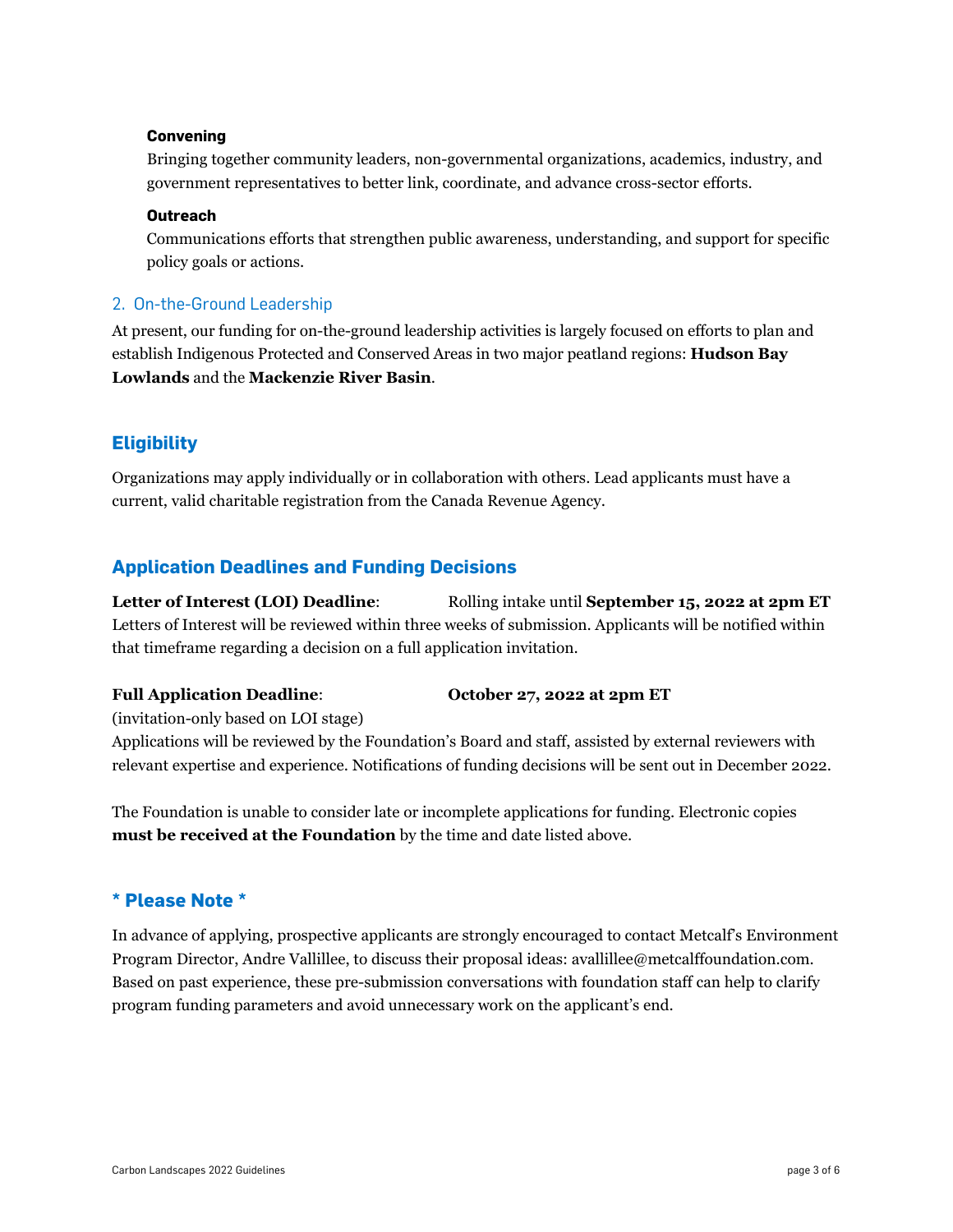## **2022 Carbon Landscapes – Letter of Interest Requirements**

**Note**: The following section is available in a Word document at https://metcalffoundation.com/downloads/

#### General Information

Lead Organization: Project Partners (if applicable): Primary Contact Name and Title: Mailing Address: Telephone: Email: Website: Charitable Registration Number:

### Project Summary

Project Title: Amount Requested (please show the request for each year if a multi-year project): Project Duration (length and proposed start date): Funding track you are applying for (Track 1 or Track 2):

## Project Details

This section should be a **maximum of two pages**, using no smaller than 11-point font size and 1.5 line spacing.

**For Track 1**: Funding is geared toward efforts at a **federal, provincial, and/or territorial scale**, rather than on-the-ground, locally-specific work. Please provide a summary of the proposed work, including specific reference to how it supports:

- Indigenous-led conservation,
- Efforts to protect and conserve peatlands, grasslands, or old growth forests, *or*
- Strategies to achieve 30x30.

**For Track 2**: Please provide a summary of the proposed work, including specific reference to how it supports efforts to plan and establish Indigenous Protected and Conserved Areas in one of two major peatland regions: **Hudson Bay Lowlands** or the **Mackenzie River Basin**.

Letters of interest are to be submitted in **electronic form only**. Please email **one pdf file** with all the content to **hdunford@metcalffoundation.com** by **September 15, 2022 at 2:00pm ET**.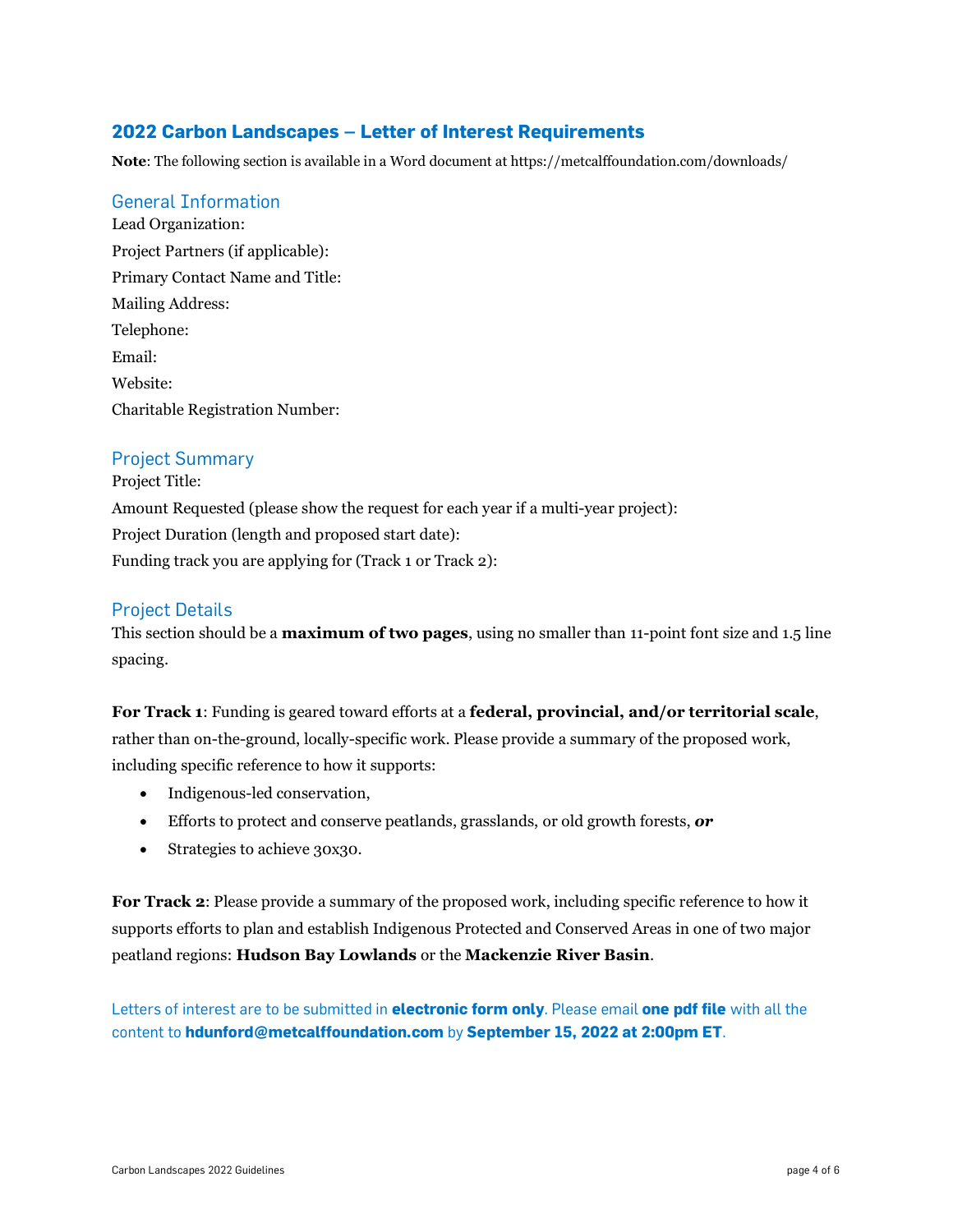## **2022 Carbon Landscapes – Track 1 Full Application Requirements** (Invitation-Only)

**Note**: The following section is available in a Word document at https://metcalffoundation.com/downloads/

#### General Information

Lead Organization: Project Partners (if applicable): Primary Contact Name and Title: Mailing Address: Telephone: Email: Website: Charitable Registration Number:

### Project Summary

Project Title: Amount Requested (please show the request for each year if a multi-year project): Project Duration (length and proposed start date): Please provide a summary of the proposed work (max 250 words):

## Project Details

Please address the following eight points in your application. This section should be a **maximum of 10 pages**, using no smaller than 11-point font size and 1.5 line spacing.

- 1. Context is key. Please describe how this work supports Indigenous-led conservation, efforts to protect and conserve peatlands, grasslands, or old growth forests, *or* the goal of achieving 30x30.
- 2. What success looks like. In specific terms, please identify the goal(s) you aim to achieve through your proposed project.
- 3. Your strategy for achieving your goals. Please describe the plan for achieving your goal(s). What evidence, experience, or underlying rationale led you to this approach?
- 4. How you will know if you are succeeding or missing the mark. Please explain how you will be evaluating progress for the duration of the proposed project. What indicators of success will you be keeping an eye on? How will you collect and process feedback, information, and experiences to determine whether midcourse corrections are necessary?